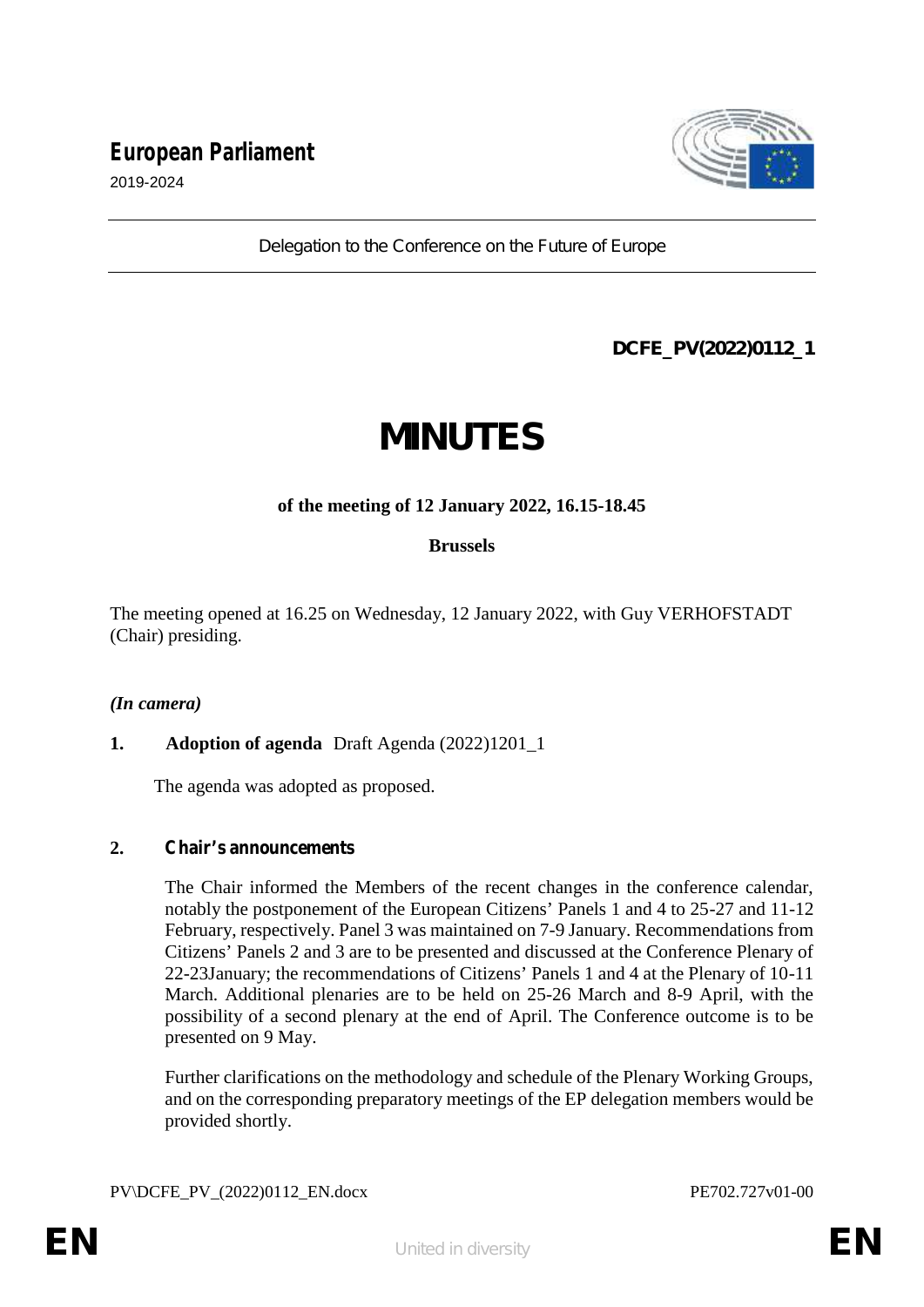The Chair announced that he circulated the two sets of recommendations and, as requested by the ECR group, a paper on the selection process of the panel experts.

The Chair also announced that there would be a reaction to a letter sent to the Presidents about the funding of the Conference.

On this item, Gwendoline DELBOS-CORFIELD took the floor.

### **3**. **Approval of draft minutes of meeting of 8 December 2021 (PV – PE 702.722v01-00)**

The Minutes of the EP delegation meeting of the 8th of December 2021 were approved.

On this item, Gwendoline DELBOS-CORFIELD took the floor.

### *(Webstreaming)*

### **4. Exchange of views on the recommendations of the European Citizens' Panels in preparation of the Conference Plenary of 21 and 22 January**

- Panel 2 "European Democracy / Values, Rights, Rule of Law, Security" (10-12 December 2021, Florence)
- Panel 3 "Climate change, environment / health" (7-9 January 2022, Natolin)

The subsequent exchange of views was divided into four debates on the corresponding sub-topics, in the order below:

- (1) *"European Democracy";*
- (2) *"Values, Rights, Rule of Law, Security";*
- (3) *"Climate change, environment"* and
- (4) *"Health"*.

The Chair opened the point.

### The following Members and guests took the floor:

*"European Democracy":* Paulo RANGEL, Domènec RUIZ DEVESA, Sandro GOZI, Damian BOESELAGER, Nicola BEER, Alessandro PANZA, Zdzisław KRASNOD BSKI, Helmut SCHOLZ, Michaela ŠOJDROVÁ, Michiel HOOGEVEEN

*"Values, Rights, Rule of Law, Security":* Sunčana GLAVAK, Klára DOBREV, Maite PAGAZAURTUNDÚA, Hélène LAPORTE, Angel DZHAMBAZKI, Pernando BARRENA ARZA, Katarina BARLEY, Zdzisław KRASNOD BSKI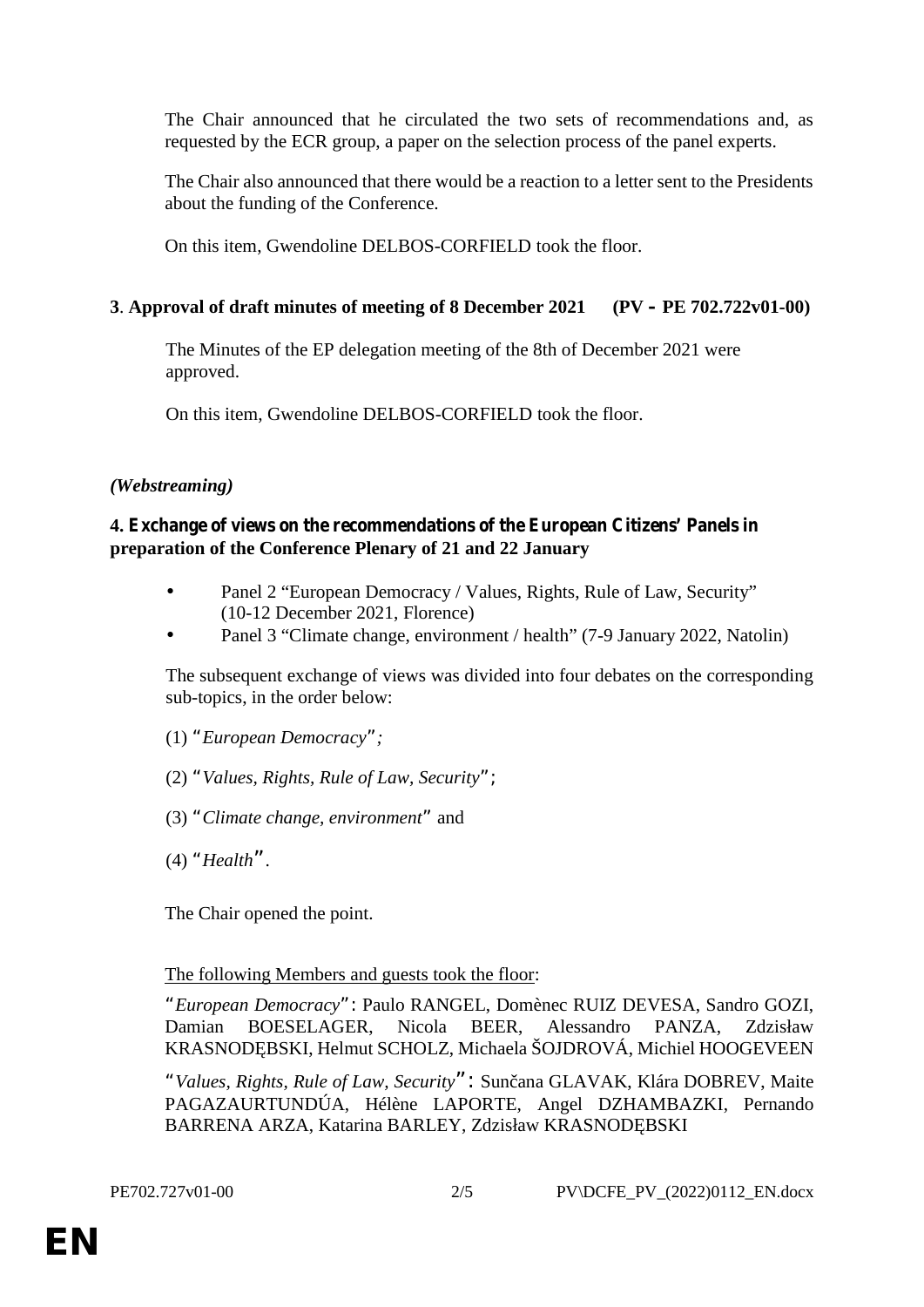*"Climate change, environment":* Herbert DORFMANN, Domènec RUIZ DEVESA, Claudia GAMON, Laura HUHTASAARI

*"Health":* Nathalie COLIN-OESTERLÉ, Patrizia TOIA, Domènec RUIZ DEVESA

The Chair concluded the point.

### **5. Any other business**

**6. Next meetings**

-

 $\mathbb{R}^n$ 9 February 2022 in Brussels.

The meeting ended at 18.50h.